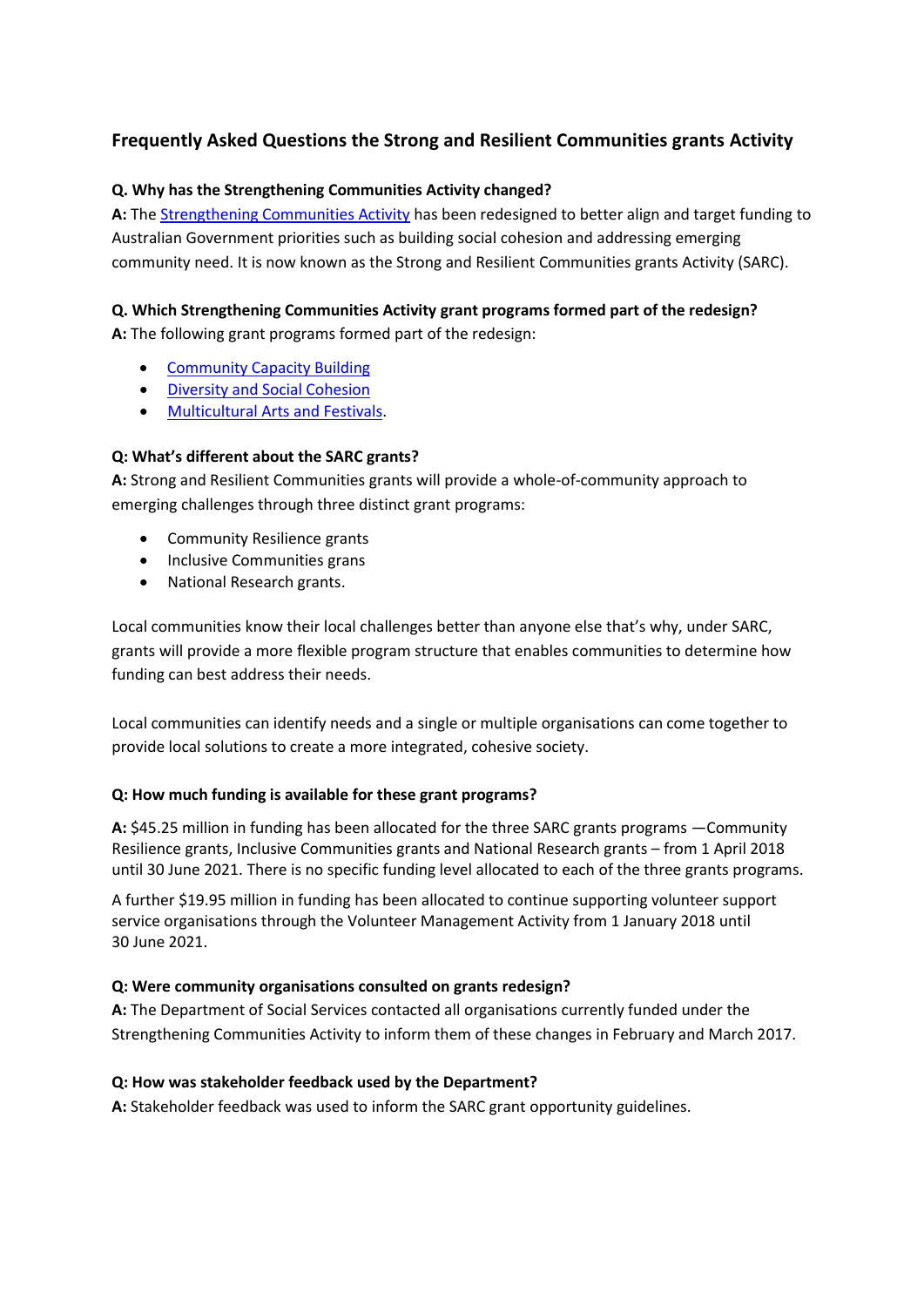### **Q: Will the Government continue to support multicultural arts and festivals?**

**A:** Yes. Organisations can deliver multicultural arts and festivals events as a sub-component of projects under SARC. Community Resilience Grants must include a Harmony Day event.

Funding will be allocated flexibly and will be based on merit and level of need in the community.

#### **Q: How can community organisations find out more about SARC grants?**

**A:** Community organisations can find more information about the SARC funding on th[e DSS website.](http://www.dss.gov.au/communities-and-vulnerable-people/programs-services/strengthening-communities)

Opportunities for Community Resilience and Inclusive Communities grants are now available, with applications open until 2pm AEST on 23 August 2017. National Research grants will be announced later in 2017.

For more information or to apply for a grant, go to the GrantConnect website at [www.grants.gov.au](http://www.grants.gov.au/) or the Community Grants Hub website at [www.communitygrants.gov.au.](http://www.communitygrants.gov.au/)

## **Q: What is the focus of the grant programs?**

**A:** Inclusive Communities grants aim to increase social and economic participation of vulnerable and disadvantaged people and families and to improve their life time wellbeing and sense of community belonging.

Community Resilience grants aim to build strong, resilient and cohesive communities to help make Australia more secure and harmonious. These grants will be for projects designed to address issues in communities that show early signs of low social cohesion and/or racial, religious or cultural intolerance.

National Research grants will provide funding for research and advisory projects to increase the Government's understanding of existing and emerging issues of national significance that impact on community resilience and social cohesion in Australia.

## **Q: What are the key differences between the Inclusive Communities grants program and the Community Resilience grants program?**

**A:** Community Resilience grants are targeted at whole-of-community approaches to address identified issues relating to community resilience and social cohesion.

Inclusive Communities grants are targeted more specifically at disadvantaged individuals and families within a community to improve their social and economic participation.

#### **Q: Can organisations apply for multiple grants?**

**A:** Yes. Eligible organisations can apply for grants between \$20,000 and \$150,000 a year, for up to three and a quarter years, for each community project they deliver. There is no limit to how many projects an eligible organisation may apply to deliver.

#### **Q: Is the funding ongoing?**

**A:** No. Funding will be available for one-off time-limited projects of up to three and a quarter years.